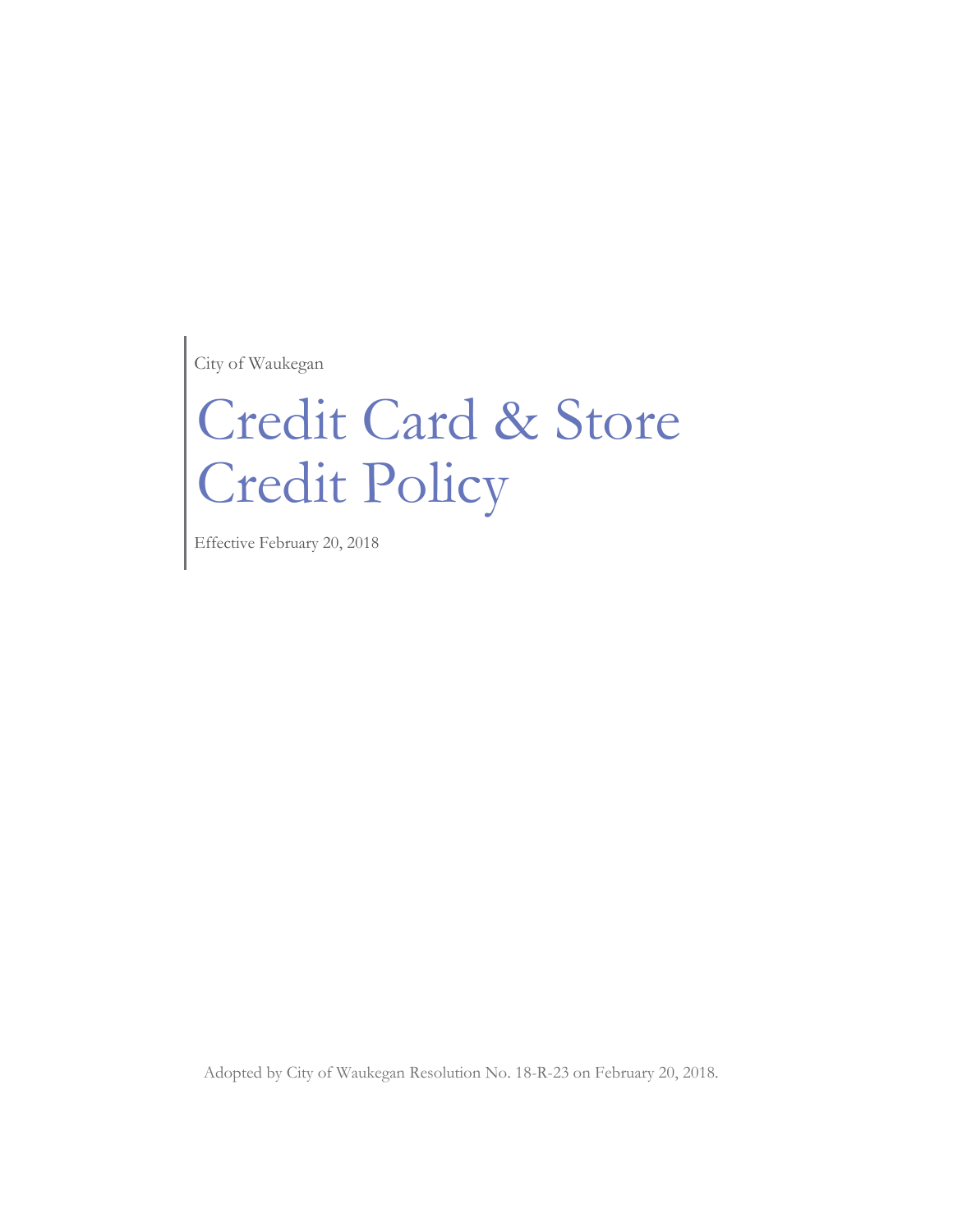# **Table of Contents**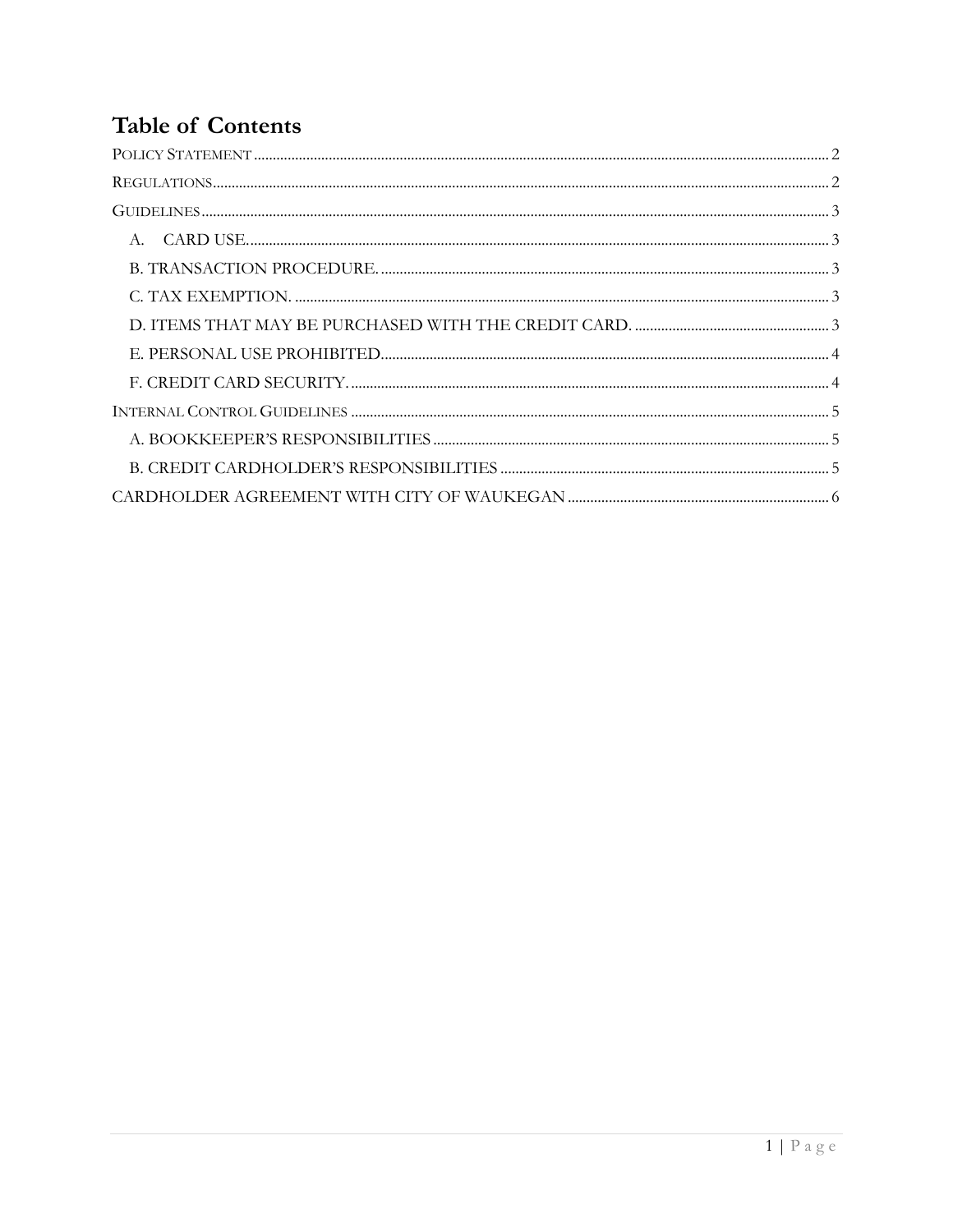#### <span id="page-2-0"></span>**POLICY STATEMENT**

The City of Waukegan Mayor, Chief of Staff, Treasurer, and Information Technology Director will have use of bank issued credit cards to purchase needed services and supplies. The use of credit cards will modernize and streamline the purchases by the City. Additionally, the City maintains certain store credit or invoicing accounts for in-store credit at certain stores for the purchase of small tools, supplies, et cetera. These accounts or cards, for the purposes of this policy, will be subject to the same restrictions and requirements, and shall be used consistently with any and all references to "credit card" within this policy.

#### <span id="page-2-1"></span>**REGULATIONS**

City officials or employees assigned a credit card or listed on a store credit account, shall use such credit ONLY for goods or services for the official business of the city.

- 1. Documentation detailing the goods and services purchased must be submitted before payment can be approved.
- 2. The Cardholder is responsible for the protection of the credit card and will immediately notify the Finance Director and financial institution issuing the card if the card is lost or stolen.
- 3. If the card is used inappropriately by the Cardholder, the Cardholder will be responsible for any charges incurred, and will also be subject to discipline, up to and including termination and criminal prosecution.
- 4. No alcoholic beverages may be purchased on a City Credit Card.
- 5. All charges on the City credit card are subject to the City Purchasing Policies and Ordinances.
- 6. Any items purchased and/or benefits produced from the use of the credit card will be the property of the City of Waukegan.
- 7. Only credit cards that have no annual or monthly fee will be used.
- 8. Any city credit card shall be returned to the Treasurer BEFORE the Cardholder leaves the job with the City of Waukegan which permits use of the credit card.
- 9. Any and all other City Policies, Ordinances, or Regulations, including the City's Travel Expense Regulations shall also continue to apply to any transaction.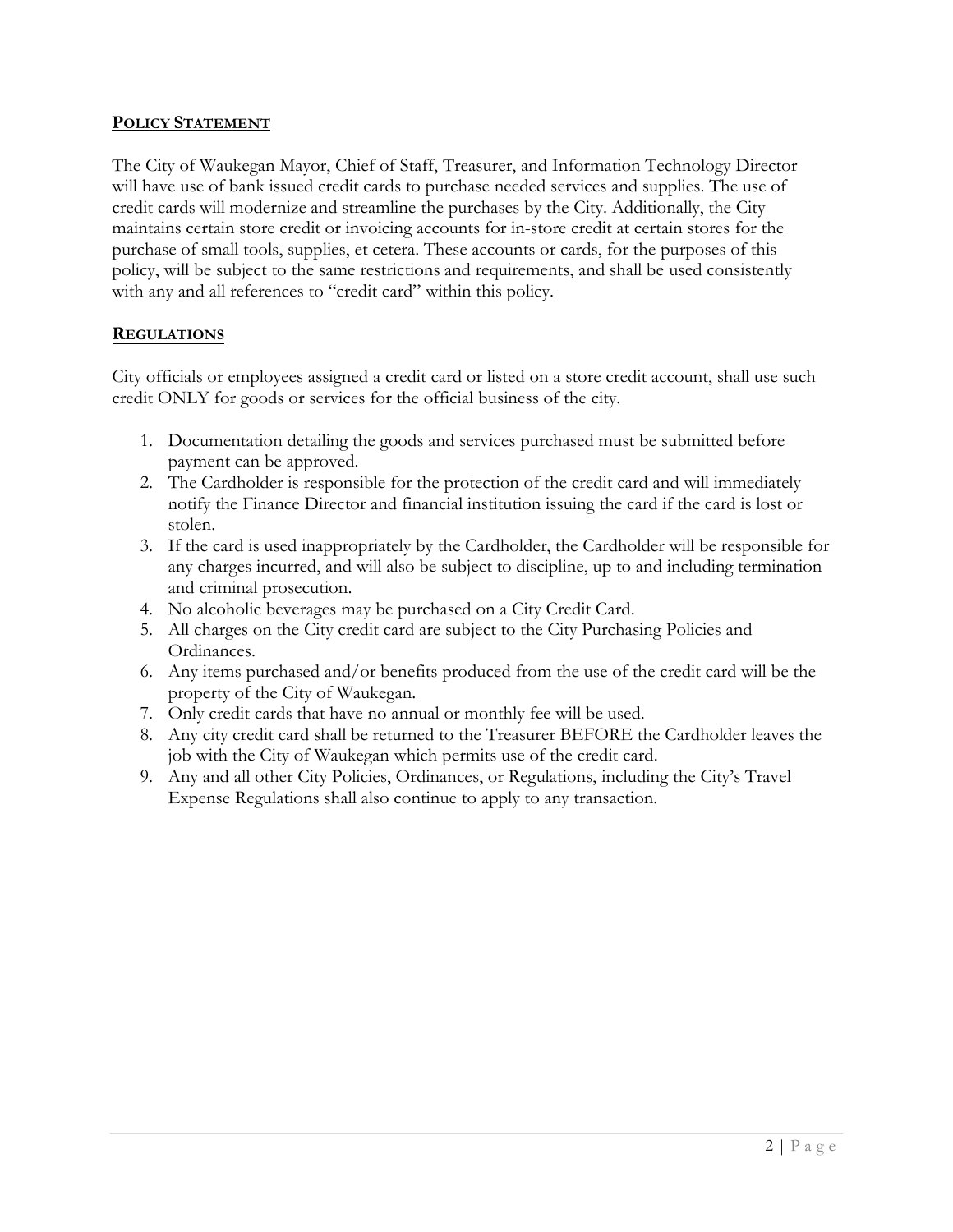#### <span id="page-3-0"></span>**GUIDELINES**

#### <span id="page-3-1"></span>**A. CARD USE.**

1. A bank issued credit card will only be issued to the Cardholder by the Finance Director and only to the individuals listed in this policy. No other credit cards may be obtained on behalf of the City of Waukegan. The card has an authorized maximum spending limit of \$5,000.

2. Department Heads must provide the Finance Director a list on May 1<sup>st</sup> annually of individuals to be included on store credit accounts. The Finance Director shall determine access to store accounts or cards based on individual and department needs. Purchases made via store credit must comply with the city's financial policy, purchasing policies and guidelines, and state law.

3. Use of a bank-issued credit card or store credit in no way changes such policies, instead merely providing an alternative method for making certain payments. Violations of these Credit Card Policies and or any City Purchasing Codes or Policies may result in revocation of use privileges and disciplinary action up to and including termination of employment and criminal prosecution. Anyone who has inappropriately used the credit card will be required to reimburse the City for all costs associated with such improper use.

# <span id="page-3-2"></span>**B. TRANSACTION PROCEDURE.**

All credit card transactions can be performed in person, over the internet or phone, or through the mail. When the credit card is used, the Guidelines below shall be followed:

1. The City of Waukegan corporate credit cards that the City receives, has the cardholder's name and account information included on the back of the card. It may not be transferred to, assigned to, or used by anyone other than the designated cardholder. The only exception to this is when the cardholder authorizes a subordinate to charge City expenses online, when no other means of obtaining the product or service is available or the use of the credit card is the most economical way or best business practice. Authorization by card holder is required prior to using the credit card. Support must be forwarded to the card holder immediately following the use.

2. Tell the merchant that payment will be made with the City's credit card and, if applicable, that it is a sales tax exempt purchase.

3. Retain all receipts and documentation associated with the purchase.

4. Follow city and credit card company guidelines for approval and payment of the charges in advance of using the card.

# <span id="page-3-3"></span>**C. TAX EXEMPTION.**

Any person using a card must notify the vendor or merchant that the City's transaction should be exempt from sales tax if it is for goods purchased in the State of Illinois. A letter, issued by the Illinois Department of Revenue and supplied by the City's finance department, should be presented to the vendor if it requests documentation for tax and audit purposes.

# <span id="page-3-4"></span>**D. ITEMS THAT MAY BE PURCHASED WITH THE CREDIT CARD.**

The credit card may be used for only of the following expenses: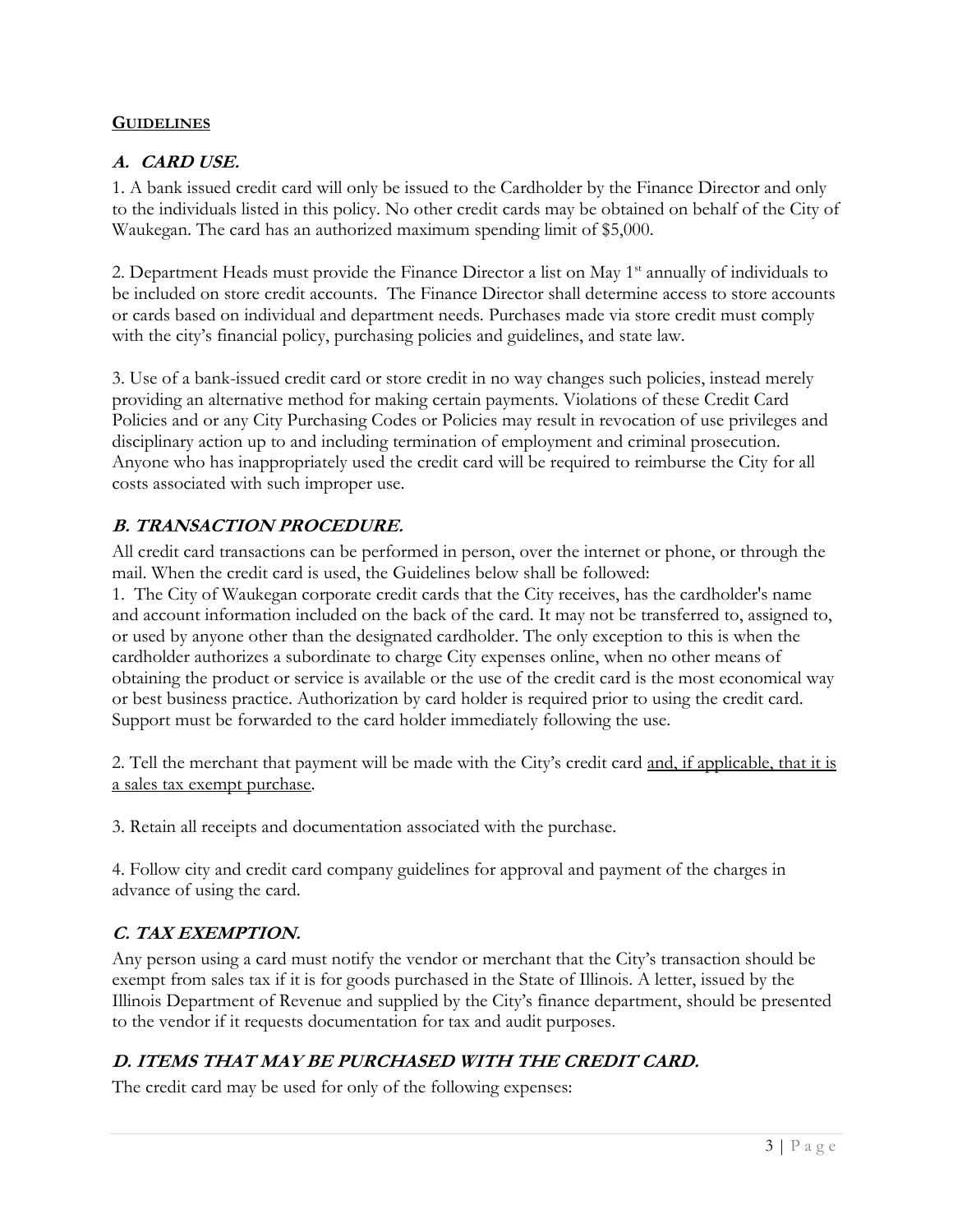- 1. Travel, Meals, Lodging, Materials, Equipment, Supplies, and Operating Expenses.
- 2. Professional development fees, professional organization membership fees, and training fees.
- 3. The credit card may not be used for personal or non-city use.

# <span id="page-4-0"></span>**E. PERSONAL USE PROHIBITED.**

The City of Waukegan credit cards or credit accounts are not a personal credit cards and remain the property of the City of Waukegan. All outstanding charges on the card are the liability of the City of Waukegan. The City of Waukegan credit card is not a personal credit card and remains the property of the City of Waukegan. All outstanding charges on the card are the liability of the City of Waukegan. Violation of this section is expressly subject to personal discipline up to and including termination of employment, repayment of any unauthorized charges, and criminal prosecution.

The City Council recognizes that errors may occur when a City Credit Card may be accidentally mistaken for a personal credit card during the ordinary course of conducting one's affairs. In the event a City of Waukegan credit card is mistakenly used for a personal purchase, the employee misusing the card shall immediately notify the Finance Director upon discovery of the error, and shall make timely repayment.

# <span id="page-4-1"></span>**F. CREDIT CARD SECURITY.**

1. **Credit Card Account Number:** The Finance Director will keep a permanent record of the card, the credit limit established, the date issued and the date returned.

2. **Use by someone other than the cardholder:** The only person entitled to use the credit card is the Cardholder whose name appears on the face of the card. If another employee of the City of Waukegan is allowed to charge on the card the cardholder acknowledges responsibility for such purchases complying with this policy.

3. **Lost or Stolen Cards:** If the credit card is lost or stolen, the Finance Director is to be immediately notified. The cardholder or Finance Director will notify the issuing agency. Any lost or stolen cards shall also be reported 1) to the Finance Director, 2) to the Credit Card Company, and 3) to the Police Department for a report to be made and held on file by the City Finance Director.

4. **Surrendering Card.** Any person leaving employment with the City of Waukegan, that has a City of Waukegan credit card, or access to a store credit account, shall surrender that card during their exit interview. The City Human Resources Director should be given the surrendered card and they will contact the Finance Director to remove that individual from authorized users.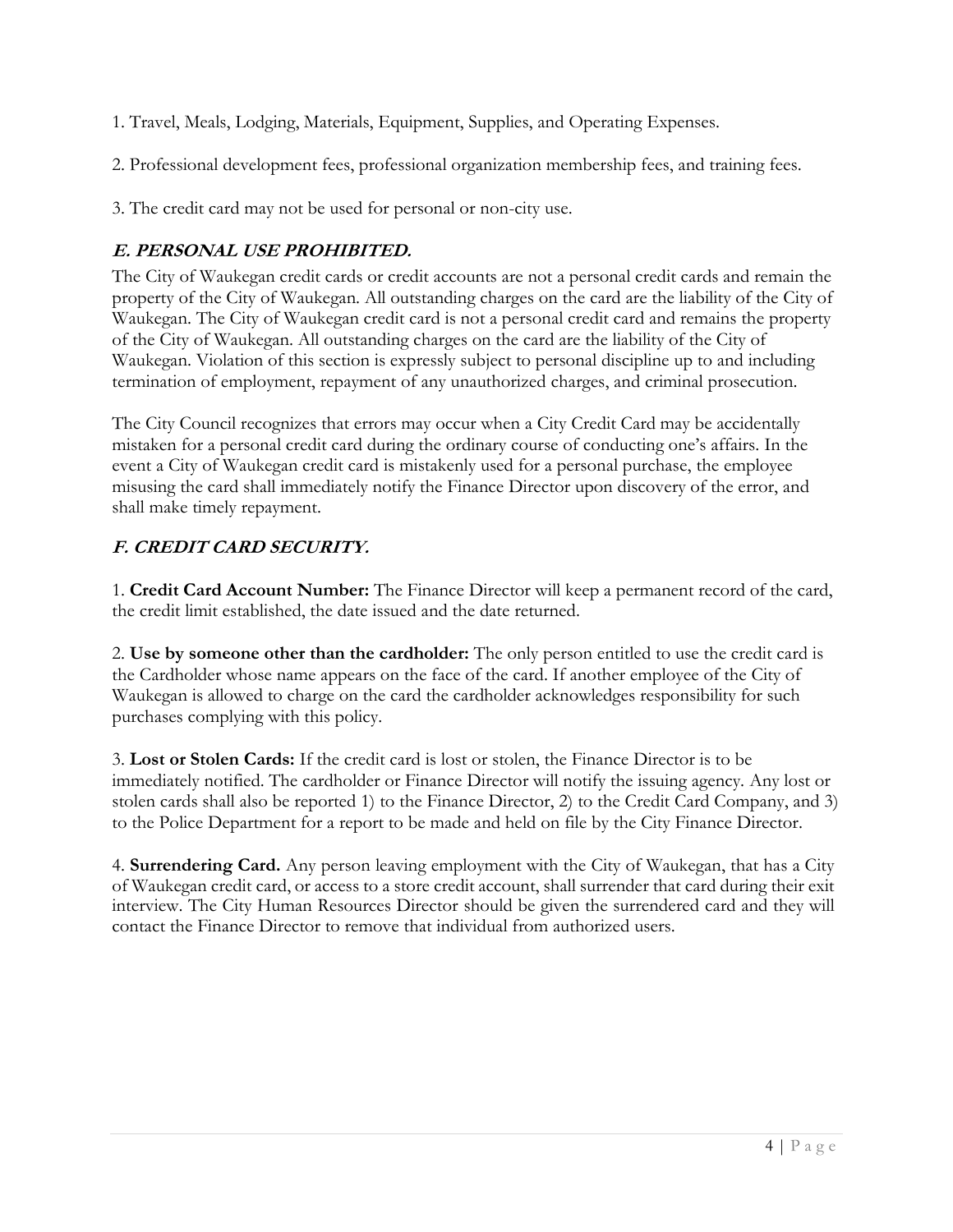#### <span id="page-5-0"></span>**INTERNAL CONTROL GUIDELINES**

### <span id="page-5-1"></span>**A. BOOKKEEPER'S RESPONSIBILITIES**

1. Upon receipt of the credit card statement, the Finance Director or his/her designee shall be responsible for reviewing the statement for accuracy. This will include reconciling original receipts to the statement transactions.

2. The Finance Director, or their designee, will prepare the statement for payment. If necessary, checks will be issued prior to the normal approval of the bills to avoid finance charges. All charge slips must be given to the Finance Director's Designee and attached to the credit card bill when it arrives. Such Designee will verify that the expenditure and the bill are accurate. The receipt should contain information certifying the appropriate use of the card.

3. The Finance Director, or their designee, will be responsible for coordinating the waiving and/or reversing of any and all annual fees and/or finance charges.

4. The Finance Director, or their designee, must retain the approved credit card statements and accompanying receipts on file for seven years.

### <span id="page-5-2"></span>**B. CREDIT CARDHOLDER'S RESPONSIBILITIES**

The Cardholder is responsible for ensuring activity and account information is noted on the credit card statement for each line of entry. The Cardholder will sign the statement for approval of payment. The approval will attest to the appropriateness of the expenditures made by the cardholder on their city-issued card.

The Cardholder:

1. Will use the credit card in compliance with the City of Waukegan and State of Illinois Purchasing Guidelines, including all ordinances, policies, and laws applicable to purchases.

2. Retain all sales slips/register receipts. These receipts must be submitted to the Finance Director, or their designee, to reconcile against the monthly credit card statement. Guidelines for management approval and payment of charges must be followed. In the rare case where no receipt is obtained, the cardholder must initial the credit card statement next to the charge. In addition, a memorandum that the expenses were incurred in the conduct of City business must be completed and signed. If determined that there is inadequate support, the user will be required to reimburse the City from personal funds.

3. Ensure that all credit card guidelines are met.

4. Report lost or stolen cards to the Finance Director immediately.